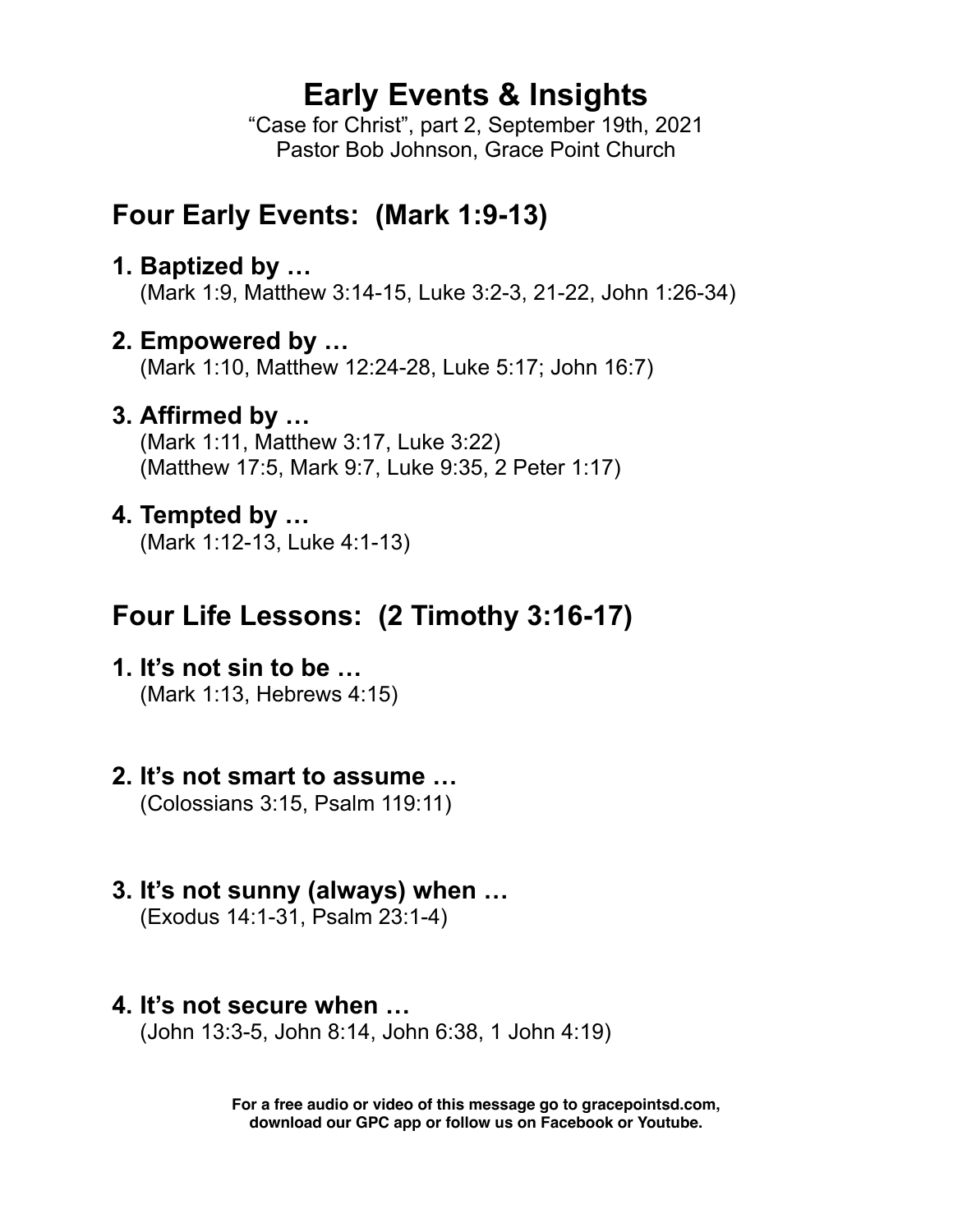## **This Week's Discussion Guide:**

Welcome to our second week of our 10 week study and discussion of the Gospel of Mark. Our last week meeting will be the week of Sunday, November 14th (the week before Thanksgiving :).

At GPC, we are big on small groups :). May our church family grow warmer together as we meet in small groups to develop friendships and encourage each other as we learn to walk with Jesus and apply God's truths to our everyday lives.

## **Getting Started:**

Last Sunday morning, we read how Jesus was led into a wilderness area for 40 days. Speaking of road trips … when were you intentionally or unintentionally by yourself for a period of time. What caused it? Did you enjoy it? Would you do it again?

If you were to get away from it all (all by yourself with no financial limitations) … where would you like to go for a week or two? Why there?

Last Sunday we also reflected on how Jesus' life and ministry was empowered by the Holy Spirit. Speaking of getting powered up … what do you wish someone invented that would never run out of energy? What has recently run out of juice that caused you to be late or at least a little frustration?

## **Looking back to last Sunday:**

Which of the four 'life lessons' Bob shared in his message would be most surprising to someone not familiar with the Bible?

Looking back at your notes from last Sunday, was there anything you heard for the first time or that caught your attention, encouraged you, challenged you or confused you?

## **Digging Deeper:**

1. This week, we saw through Jesus' example that being in the middle of a wilderness area may actually be right where God has led us.

At times, finding ourselves in the middle of a desert or storm can be hard to understand and even can cause some doubts to our faith.

What can we learn from the following passages about how we might benefit from these seasons of challenge? James 1:2-4, 1 Peter 1:6-7, 2 Corinthians 1:3-6

Which of these three Bible passages are the most encouraging to you and why? Which one is most challenging?

If you were facing a difficulty or challenge, what would you want someone to do (or not do) in their attempt to comfort you or help you?